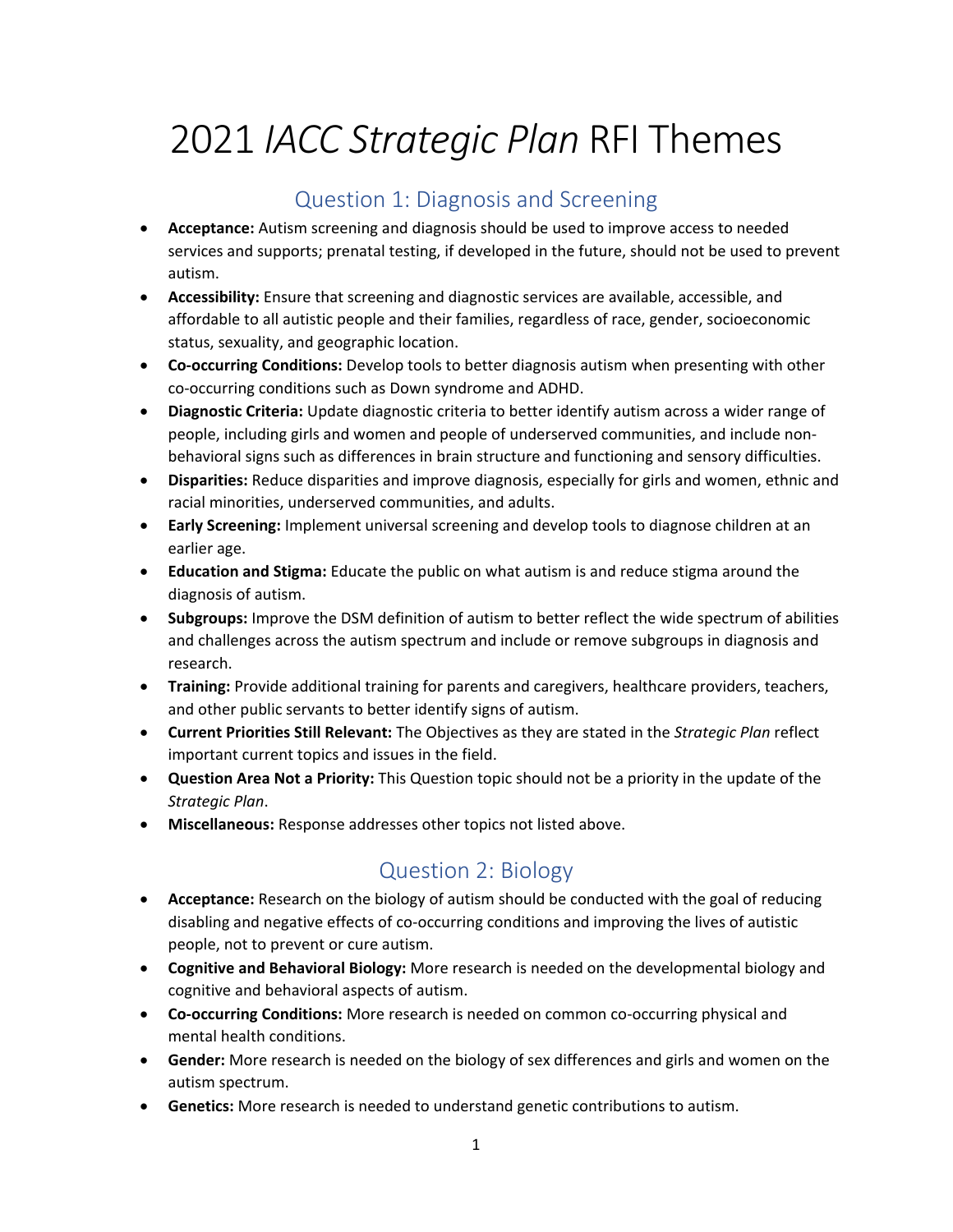- **Immune System and Metabolism:** More research is needed on immune and metabolic aspects of autism.
- **Inclusion:** Biological research on autism should be conducted in a culturally competent and sensitive manner and include autistic input and diverse racial, ethnic, and socioeconomic groups.
- **Molecular Biology and Neurobiology:** More research is needed to better understand the molecular biology and neuroscience of autism and the biological basis of neurodiversity.
- **Sensory:** More research is needed on the biology of sensory and motor issues associated with autism.
- **Current Priorities Still Relevant:** The Objectives as they are stated in the *Strategic Plan* reflect important current topics and issues in the field.
- **Question Area Not a Priority:** This Question topic should not be a priority in the update of the *Strategic Plan*.
- **Miscellaneous:** Response addresses other topics not listed above.

## Question 3: Risk Factors

- **Acceptance:** Research on genetic and environmental factors that may contribute to autism should be conducted with the goal of improving the lives of autistic people, not to prevent or cure autism.
- **Environment:** More research is needed on environmental factors that may contribute to autism.
- **Gene-Environment:** More research is needed on gene-environment interactions that may contribute to autism.
- **Genetics:** More research is needed on genetic factors that may contribute to autism.
- **GI and Microbiome:** More research is needed on how the microbiome and gastrointestinal issues may contribute to autism.
- **Pregnancy and Birth:** More research is needed on how maternal health and activities, including medical procedures during pregnancy and after birth, may contribute to autism.
- **Society:** Research is needed on how the social environment, social determinants of health, and society as a whole shapes the autistic experience and may cause undue hardships and difficulties.
- **Current Priorities Still Relevant:** The Objectives as they are stated in the *Strategic Plan* reflect important current topics and issues in the field.
- **Question Area Not a Priority:** This Question topic should not be a priority in the update of the *Strategic Plan*.
- **Miscellaneous:** Response addresses other topics not listed above.

#### Question 4: Treatments and Interventions

- **Acceptance:** The goals of treatments and interventions should be to improve autistic lives, such as treatment of co-occurring conditions, and not to hide or mask autistic traits.
- **Accessibility:** Ensure that treatments and interventions are available, accessible, and affordable.
- **Behavioral Approaches:** More research is needed on behavioral interventions and treatments for autism.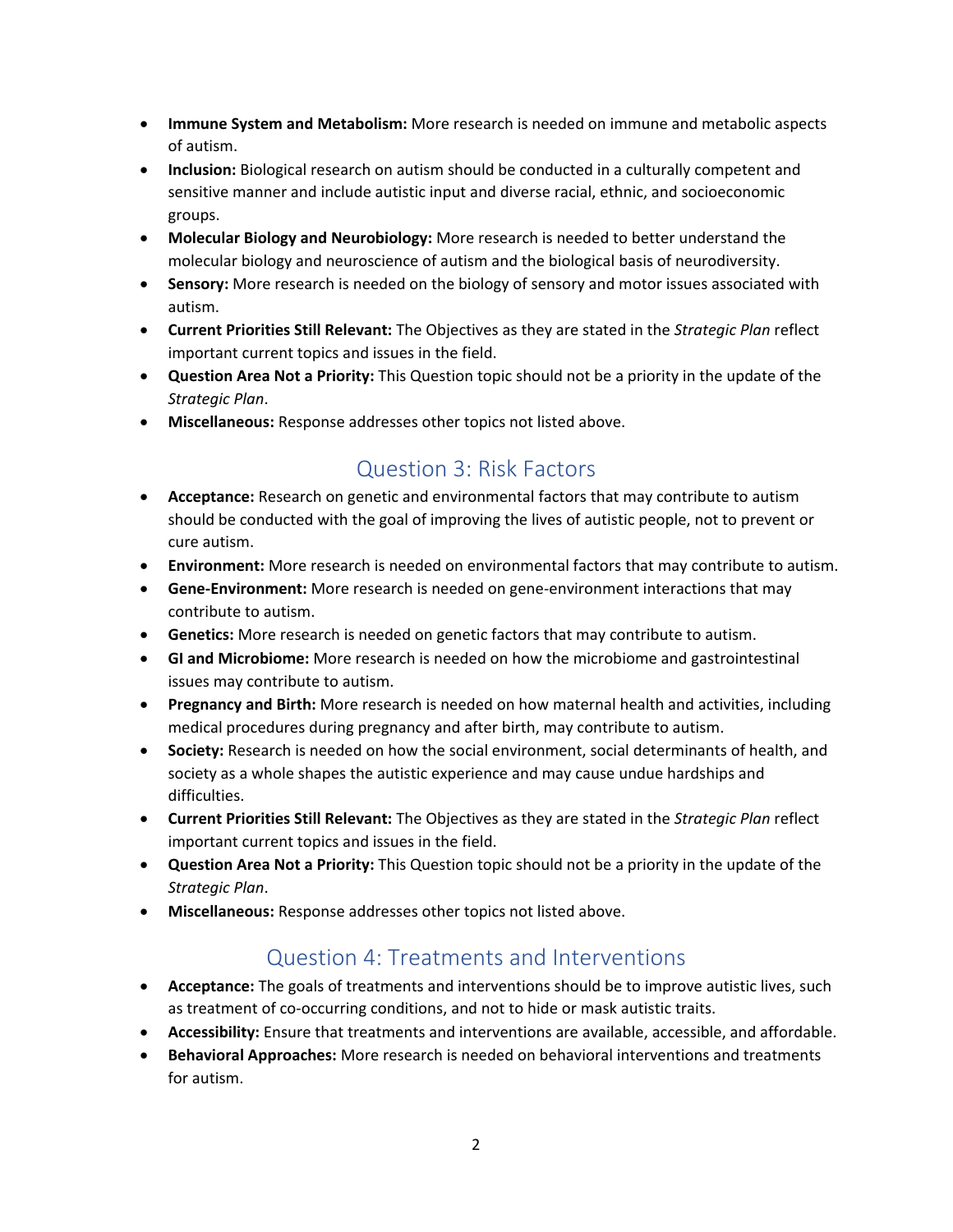- **Communication:** Improved interventions, treatments, and technologies to assist with communication, such as alternative and augmentative communication (AAC) devices, are needed.
- **Complementary Approaches:** More research is needed on complementary and integrative interventions for autism.
- **Education:** Interventions and treatments are needed in educational settings, and more support should be provided for schools to meet the needs of autistic students.
- **Reduce Negative Effects:** Interventions are not one-size-fits-all, and some interventions may result in negative experiences for autistic individuals, particularly if they focus on deficits and suppress or mask autistic adaptive behaviors. More research is needed on the potential negative effects of certain treatments and interventions.
- **Inclusion:** Include autistic input when researching new treatments and interventions or improving existing treatments and interventions and ensure that treatments and interventions are available for all autistic people, including autistic people with high support needs.
- **Lifespan:** Treatments and interventions are needed for autistic adolescents and adults to improve quality of life across the lifespan.
- **Medical:** Develop more medical and pharmacological treatments and interventions for autism and co-occurring conditions and study possible side effects of existing medications in autistic people.
- **Current Priorities Still Relevant:** The Objectives as they are stated in the *Strategic Plan* reflect important current topics and issues in the field.
- **Question Area Not a Priority:** This Question topic should not be a priority in the update of the *Strategic Plan*.
- **Miscellaneous:** Response addresses other topics not listed above.

#### Question 5: Services

- **Acceptance:** There needs to be greater acceptance and understanding of autistic individuals and autism by the public, including first responders, teachers, and healthcare workers.
- **Accessibility:** Services need to be more available, accessible, and affordable, especially for those living in lower-resource settings.
- **Adults:** Services for adolescents and adults are needed to improve quality of life.
- **Caregivers:** Services are needed to support parents and caregivers and to ensure the quality of care for children and adults on the autism spectrum in home and community-based settings.
- **Community:** Additional services and supports are needed for community integration, including community-based services and supports, transportation services and supports, and accessibility of infrastructure and the physical environment, to promote independent living of autistic individuals.
- **Education:** Services in educational settings are needed for autistic students to access and obtain high quality education and learning opportunities.
- **High Support Needs:** Additional services specifically tailored for people with high support needs are needed.
- **Housing and Employment:** More services are needed to provide better housing services and encourage employment of autistic individuals so they can lead independent, fulfilling lives.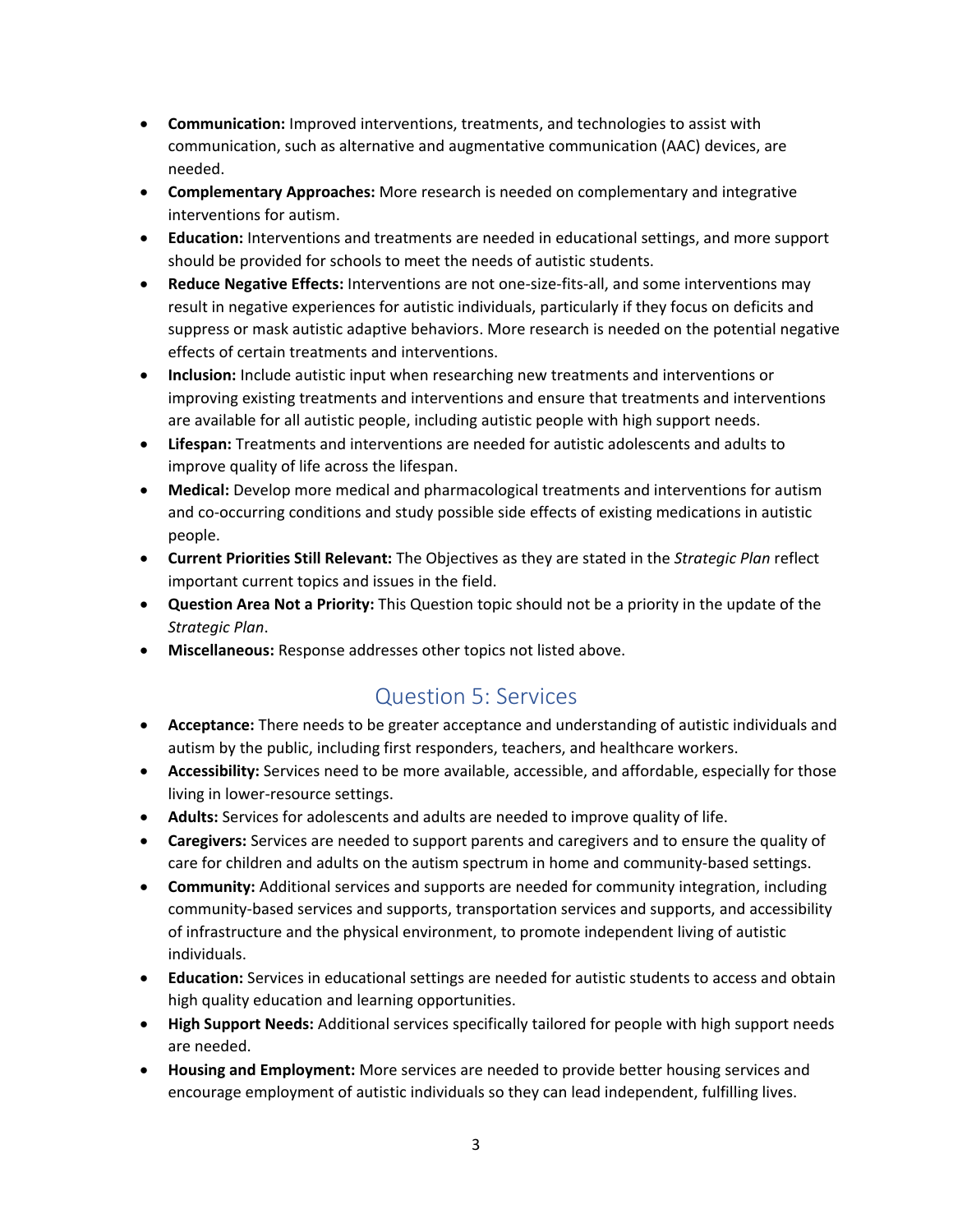- **Inclusion:** More services should be developed, delivered, and informed by autistic people with lived experiences, and services accessibility need to be improved for autistic girls and women, adults, ethnic and racial minorities, and other underserved groups.
- **Mental Health:** More services and supports are needed to improve the mental health of autistic people.
- **Current Priorities Still Relevant:** The Objectives as they are stated in the *Strategic Plan* reflect important current topics and issues in the field.
- **Miscellaneous:** Response addresses other topics not listed above.

#### Question 6: Lifespan Issues

- **Acceptance:** Ensure that autistic people are welcome in and accepted by their communities.
- **Accessibility:** Ensure that services and supports are available, accessible, and affordable.
- **Community:** Implement programs and supports to ensure that autistic adolescents and adults have the skills and support they need to lead independent and fulfilling lives and be integrated within their community.
- **Coordination:** Coordinate services to improve quality of life across the lifespan.
- **Education:** Provide high quality continuing education into adulthood and ensure that the school system prepares autistic students for adulthood.
- **Employment:** Implement training programs to support autistic individuals seeking employment and allow needed accommodations for autistic workers and job seekers.
- **Health:** Ensure that autistic adolescents and adults can access needed physical and mental health care.
- **High Support Needs:** Ensure that adolescents and adults with high support needs on the autism spectrum have the support to meet their needs.
- **Housing:** Support housing programs and options so that autistic people can choose where to live and receive needed services and supports in their homes.
- **Inclusion:** Services and supports should be available to all autistic people and include autistic input.
- **Lifespan:** Ensure that services continue throughout the lifespan for autistic adolescents and adults and additional research is conducted to better understand how autism may change with age.
- **Current Priorities Still Relevant:** The Objectives as they are stated in the *Strategic Plan* reflect important current topics and issues in the field.
- **Question Area Not a Priority:** This Question topic should not be a priority in the update of the *Strategic Plan*.
- **Miscellaneous:** Response addresses other topics not listed above.

## Question 7: Infrastructure and Surveillance

- **Acceptance:** There is a need for increased acceptance and understanding of autism in the research community and in society.
- **Collaboration:** Increase collaboration and coordination between agencies and organizations.
- **Funding:** Increase funding and resources for autism research and services.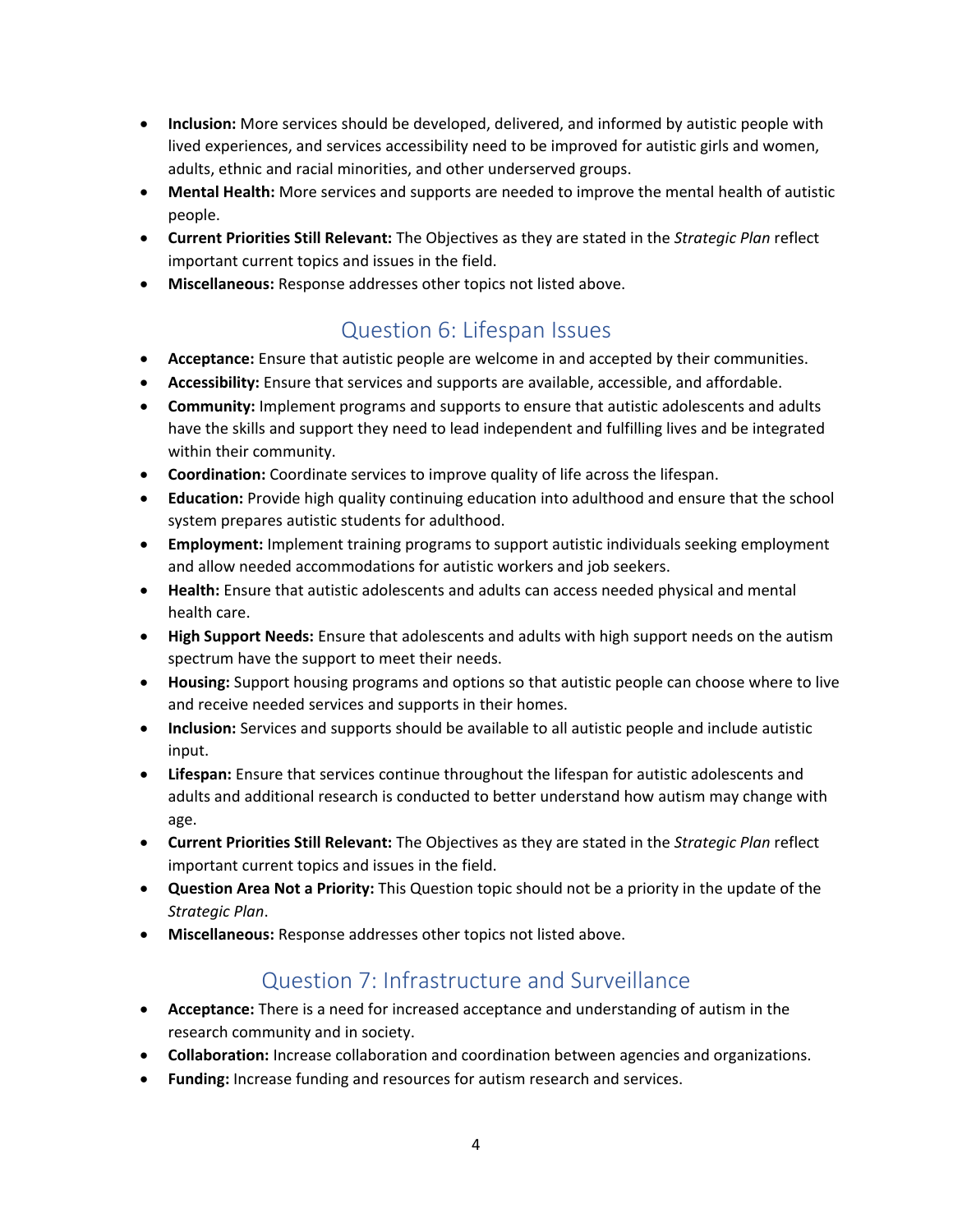- **Inclusion:** Include input from the autism community in autism research and services and ensure that research and services are inclusive of genders, racial and ethnic minority groups, and other underserved communities. Include more autistic researchers and use community-based participatory research models more often.
- **Research:** Improve research design to achieve higher statistical power and increase transparency surrounding data use, study recruitment, and dissemination of findings.
- **Standardization:** Ensure that standards of care and services are consistent across state lines.
- **Workforce:** Increase efforts to develop a strong workforce to provide needed research and services for the autism community. Increase research on accommodations to increase workforce participation for autistic people.
- **Current Priorities Still Relevant:** The Objectives as they are stated in the *Strategic Plan* reflect important current topics and issues in the field.
- **Question Area Not a priority:** This Question topic should not be a priority in the update of the *Strategic Plan*.
- **Miscellaneous:** Response addresses other topics not listed above.

# Supplemental Question 1: Effects of the COVID-19 Pandemic

- **Accommodations:** Accommodations for COVID-19 restrictions are needed for autistic people.
- **Benefits:** The COVID-19 pandemic has shown that remote options and other accommodations are feasible, and these options should continue to be available in the future.
- **COVID-19:** More research is needed to understand how the COVID-19 disease affects autistic people.
- **Disparities:** The autistic community, along with underserved communities, have experienced additional hardships during the pandemic, such as access to vaccines, healthcare, and other services.
- **Mental Health:** The COVID-19 pandemic increased feelings of isolation and loneliness and negatively impacted mental health in the autism community.
- **Misinformation:** More efforts are needed to combat misinformation surrounding vaccines and COVID-19 and help the autistic community understand the importance of COVID-19 mitigation efforts.
- **Loss of Progress:** There has been a loss of skills and progress during the COVID-19 pandemic.
- **Routine:** Routines are comforting for some autistic people, and the disruptions in routine associated with the COVID-19 pandemic, including re-entry afterwards, can have detrimental effects on mental health.
- **Services Disruption:** The COVID-19 pandemic led to disruptions in access to needed services and supports for the autism community, such as the replacement of in-person schooling and healthcare with remote classrooms and telehealth visits.
- **Question Area Not a Priority:** The effects of the COVID-19 pandemic should not be a priority focus in the update of the *Strategic Plan*.
- **Miscellaneous:** Response addresses other topics not listed above.